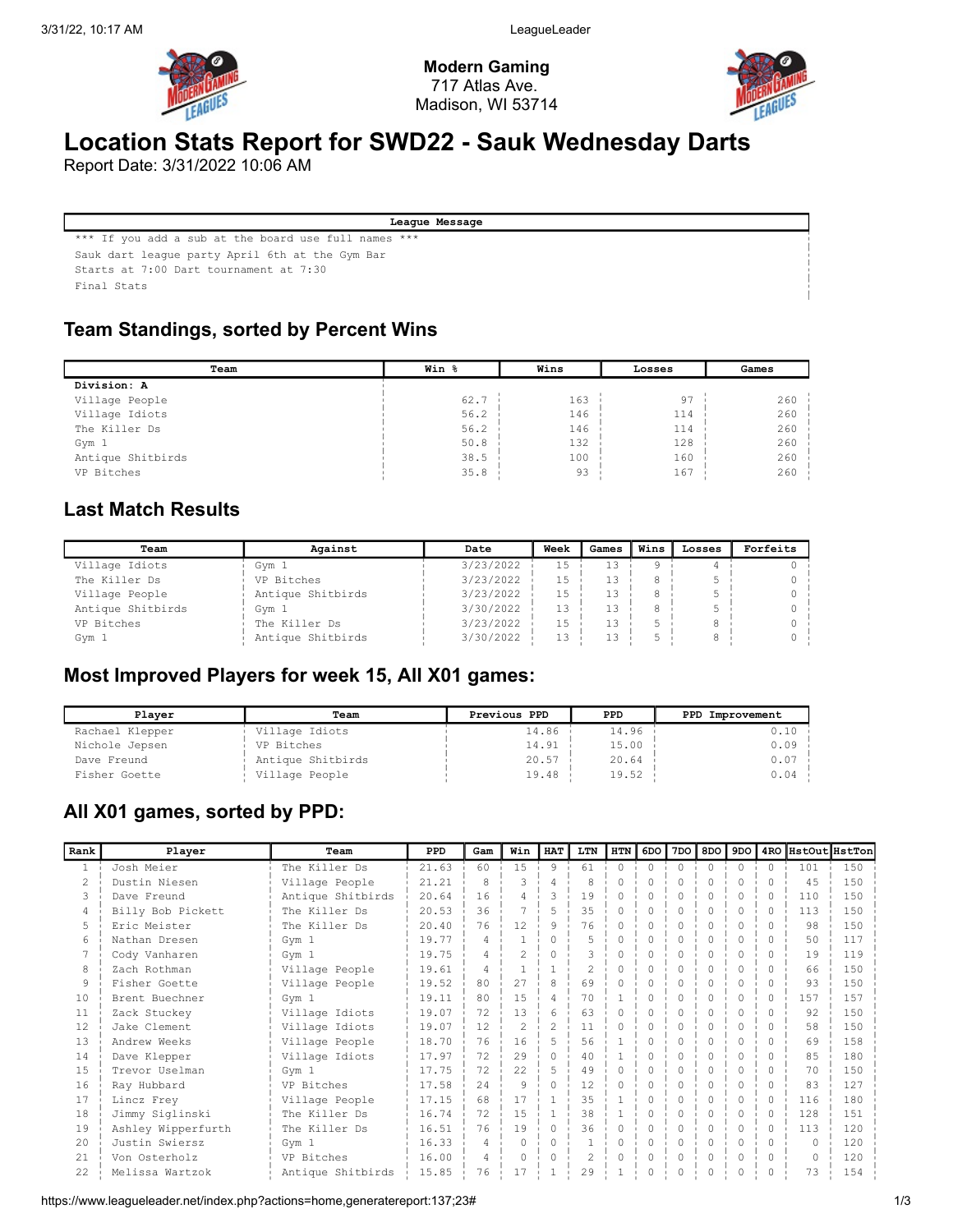| Rank | Player                 | Team              | <b>PPD</b> | Gam            | Win | <b>HAT</b>    | LTN      | <b>HTN</b> | 6DO     | 7DO    | 8DO      | 9D0      |        | 4RO HstOut HstTon |     |
|------|------------------------|-------------------|------------|----------------|-----|---------------|----------|------------|---------|--------|----------|----------|--------|-------------------|-----|
| 23   | Aaron Paar             | Village People    | 15.71      | 80             | 23  | $\mathcal{L}$ | 34       | $\Omega$   | $0 - i$ | $\cap$ | $\Omega$ | $\Omega$ | $\cap$ | 113               | 150 |
| 2.4  | Liz Wood               | Village Idiots    | 15.69      | 4              |     | 0             |          |            | 0       |        |          | $\Omega$ |        | 18                | 118 |
| 2.5  | Tammy Ellestad         | Antique Shitbirds | 15.64      | 56             | 12  |               | 18       |            | Λ       |        | O        | $\Omega$ |        | 89                | 180 |
| 26   | George Lala            | Antique Shitbirds | 15.49      | 44             | 8   |               | 2.0      |            |         |        |          | $\cap$   |        | 120               | 128 |
| 27   | Jake Ringelstetter     | VP Bitches        | 15.39      | 2.8            |     |               |          |            | O       |        |          | 0        |        | 42                | 150 |
| 28   | Evan Davis             | Village People    | 15.36      | $\overline{4}$ | 0   | U.            | $\Omega$ |            | O       |        | 0        | $\Omega$ |        |                   |     |
| 29   | Nichole Jepsen         | VP Bitches        | 15.00      | 68             | 20  |               | 21       |            |         |        |          |          |        | 96                | 133 |
| 30   | Rachael Klepper        | Village Idiots    | 14.96      | 80             | 17  | 0             | 16       |            | O       |        |          | $\Omega$ |        | 104               | 146 |
| 31   | Ben Waqner             | Gym 1             | 14.91      | 72             | 13  | ∩             | 19       |            |         |        |          | $\Omega$ |        | 68                | 153 |
| 32   | Kyle Maier             | Gym 1             | 14.90      | 8              |     |               | $\Omega$ |            |         |        |          |          |        | 16                |     |
| 33   | Nikki Klepper          | Village Idiots    | 14.90      | 72             | 14  |               | 12       |            | ∩       |        |          | $\Omega$ |        | 105               | 133 |
| 34   | Karlee Ketelboeter     | Gym 1             | 14.67      | 68             | 10  |               | 13       |            |         |        |          | $\cap$   |        | 67                | 140 |
| 35   | Ellen Lala             | Antique Shitbirds | 14.32      | 76             | 11  | 0             | 15       |            | 0       |        |          | 0        |        | 86                | 136 |
| 36   | Danielle Ringelstetter | VP Bitches        | 14.12      | 48             | 6   |               | 14       |            |         |        |          | $\cap$   |        | 50                | 151 |
| 37   | Jesica Hubbard         | VP Bitches        | 14.06      | 72             | S.  | ∩             | 11       |            |         |        |          |          |        | 34                | 131 |
| 38   | Evan Davis             | Village Idiots    | 14.01      | $\overline{4}$ | 0.  | 0             | $\Omega$ |            | 0       |        |          | 0        |        |                   |     |
| 39   | Taylor Schereck        | VP Bitches        | 13.97      | 12             |     |               | $\Omega$ |            |         |        |          | $\Omega$ |        | 59                |     |
| 40   | Cassandra Carpenter    | Antique Shitbirds | 13.70      | 52             | 11  |               | 6        |            |         |        |          |          |        | 78                | 132 |
| 41   | Doug Ringelstetter     | Village Idiots    | 13.35      | 4              | O   | ∩             | $\Omega$ |            | O       |        | Λ        | $\Omega$ |        | $\cap$            |     |
| 42   | Dani Heiser            | VP Bitches        | 13.04      | 64             | 11  |               | 10       |            |         |        |          |          |        | 62                | 118 |
| 43   | Rob Evert              | Gym 1             | 12.72      |                |     |               |          |            |         |        |          |          |        |                   | 113 |

# Most Improved Players for week 15, All Cricket games:

| Plaver          | Team              | Previous MPR | <b>MPR</b> | MPR Improvement |
|-----------------|-------------------|--------------|------------|-----------------|
| Zack Stuckey    | Village Idiots    | $- -$        | 1.81       | $0.04 -$        |
| Aaron Paar      | Village People    | 1.59         | 1.63       | $0.04 -$        |
| Melissa Wartzok | Antique Shitbirds | 1.45         | 1.48       | $0.03 -$        |
| Nichole Jepsen  | VP Bitches        | 1.38         | 1.41       | $0.03 -$        |

# All Cricket games, sorted by MPR:

| Rank           | Player                 | Team              | <b>MPR</b> | Gam | Wins           | <b>AST</b>     | <b>HAT</b>     | 5MR            | 6MR                      | 7MR            | 8MR          | 9MR          | <b>WHS</b>   |
|----------------|------------------------|-------------------|------------|-----|----------------|----------------|----------------|----------------|--------------------------|----------------|--------------|--------------|--------------|
| $\mathbf{1}$   | Dave Freund            | Antique Shitbirds | 2.37       | 12  | $\overline{7}$ | $\Omega$       | $\mathbf{1}$   | 3              | $\overline{4}$           | $\overline{c}$ | $\Omega$     | $\Omega$     | $\Omega$     |
| $\overline{2}$ | Dustin Niesen          | Village People    | 2.30       | 6   | $\overline{2}$ | $\mathbf{1}$   | $\mathbf{1}$   | 3              | $\mathbf{1}$             | $\circ$        | $\circ$      | $\Omega$     | $\circ$      |
| 3              | Dave Klepper           | Village Idiots    | 2.19       | 54  | 17             | 17             | 1              | 19             | 4                        | 4              | 0            | $\Omega$     | $\mathbf{1}$ |
| 4              | Billy Bob Pickett      | The Killer Ds     | 2.17       | 27  | 13             | 4              | $\mathbf{1}$   | 9              | 3                        | 0              | 0            | 0            | $\mathbf{1}$ |
| 5              | Trevor Uselman         | Gym 1             | 2.07       | 54  | 24             | 11             | $\mathbf{1}$   | 15             | 7                        | 3              | 0            | 0            | $\circ$      |
| 6              | Eric Meister           | The Killer Ds     | 2.05       | 57  | 19             | 19             | 3              | 23             | 6                        | $\overline{c}$ | $\Omega$     | $\Omega$     | $\Omega$     |
| 7              | Josh Meier             | The Killer Ds     | 2.03       | 45  | 18             | 12             | 0              | 9              | 8                        | $\overline{c}$ | $\mathbf{1}$ | 0            | $\mathbf 0$  |
| 8              | Ray Hubbard            | VP Bitches        | 1.99       | 18  | 7              | 3              | $\mathbf{1}$   | 3              | $\mathbf{1}$             | $\mathbf{1}$   | $\Omega$     | $\Omega$     | $\Omega$     |
| $\circ$        | Fisher Goette          | Village People    | 1.97       | 60  | 2.1            | 21             | $\overline{c}$ | 13             | 8                        | $\mathbf{1}$   | $\Omega$     | $\Omega$     | $\Omega$     |
| 10             | Jake Clement           | Village Idiots    | 1.89       | 9   | $\mathfrak{D}$ | $\mathfrak{D}$ | $\Omega$       | $\mathbf{1}$   | $\Omega$                 | $\mathbf{1}$   | $\Omega$     | $\Omega$     | $\Omega$     |
| 11             | Brent Buechner         | Gym 1             | 1.85       | 60  | 21             | 1.5            | $\mathfrak{D}$ | 17             | 6                        | $\overline{2}$ | $\Omega$     | $\mathbf{1}$ | $\mathbf{1}$ |
| 12             | Cody Vanharen          | Gym 1             | 1.84       | 3   | $\mathbf 0$    | $\Omega$       | $\Omega$       | $\Omega$       | 0                        | 0              | $\mathbf 0$  | $\Omega$     | $\Omega$     |
| 13             | Zach Rothman           | Village People    | 1.84       | 3   | $\mathbf{1}$   | $\Omega$       | $\Omega$       | $\mathbf{1}$   | $\Omega$                 | 0              | 0            | 0            | $\Omega$     |
| 14             | Zack Stuckey           | Village Idiots    | 1.81       | 54  | 22             | 16             | $\Omega$       | 15             | 5                        | $\overline{c}$ | $\Omega$     | $\mathbf{1}$ | $\Omega$     |
| 15             | Kyle Maier             | Gym 1             | 1.78       | 6   | $\Omega$       | 4              | $\Omega$       | $\Omega$       | $\Omega$                 | $\mathbf{1}$   | 0            | $\Omega$     | $\mathbf 0$  |
| 16             | Nathan Dresen          | Gym 1             | 1.76       | 3   | $\mathbf{1}$   | $\Omega$       | $\Omega$       | 1              | 0                        | $\circ$        | $\circ$      | $\Omega$     | $\Omega$     |
| 17             | Jimmy Siglinski        | The Killer Ds     | 1.71       | 54  | 13             | 19             | $\mathbf{1}$   | 7              | 5                        | $\mathbf{1}$   | $\Omega$     | $\Omega$     | $\Omega$     |
| 18             | Andrew Weeks           | Village People    | 1.70       | 57  | 23             | 15             | $\Omega$       | 10             | 3                        | 0              | 0            | 0            | $\mathbf{1}$ |
| 19             | Ashley Wipperfurth     | The Killer Ds     | 1.70       | 57  | 12             | 21             | $\Omega$       | 9              | $\overline{4}$           | 3              | 0            | $\Omega$     | $\Omega$     |
| 20             | Aaron Paar             | Village People    | 1.63       | 60  | 13             | 23             | $\overline{c}$ | 10             | 6                        | 4              | $\circ$      | $\Omega$     | $\Omega$     |
| 21             | Lincz Frey             | Village People    | 1.60       | 51  | 15             | 15             | $\mathbf{1}$   | 9              | $\overline{c}$           | $\mathbf{1}$   | 0            | 0            | $\Omega$     |
| 22             | Evan Davis             | Village Idiots    | 1.50       | 3   | $\mathbf{1}$   | $\Omega$       | $\Omega$       | $\mathbf{1}$   | $\Omega$                 | $\Omega$       | $\mathbf 0$  | $\Omega$     | $\Omega$     |
| 23             | Rachael Klepper        | Village Idiots    | 1.50       | 60  | 11             | 19             | 0              | 8              | 4                        | 0              | 0            | 0            | $\mathbf 0$  |
| 2.4            | Melissa Wartzok        | Antique Shitbirds | 1.48       | 57  | 9              | 12             | $\Omega$       | 9              | 3                        | $\mathbf{1}$   | $\circ$      | $\Omega$     | $\Omega$     |
| 2.5            | Von Osterholz          | VP Bitches        | 1.45       | 3   | $\Omega$       | $\Omega$       | $\Omega$       | $\Omega$       | $\Omega$                 | $\Omega$       | $\Omega$     | $\Omega$     | $\Omega$     |
| 26             | Rob Evert              | Gym 1             | 1.42       | 6   | $\overline{2}$ | $\overline{c}$ | $\Omega$       | 1              | $\mathbf{1}$             | 0              | 0            | $\Omega$     | $\Omega$     |
| 27             | Nichole Jepsen         | VP Bitches        | 1.41       | 51  | 13             | 6              | $\Omega$       | 6              | $\overline{2}$           | 0              | 0            | $\Omega$     | $\Omega$     |
| 28             | Taylor Schereck        | VP Bitches        | 1.36       | 9   | $\overline{c}$ | $\overline{2}$ | $\Omega$       | $\overline{c}$ | $\Omega$                 | 0              | 0            | $\Omega$     | $\Omega$     |
| 29             | Evan Davis             | Village People    | 1.35       | 3   | $\mathbf{1}$   | $\mathbf{1}$   | $\Omega$       | 0              | 0                        | $\circ$        | $\circ$      | $\Omega$     | $\Omega$     |
| 30             | Ben Wagner             | Gym 1             | 1.34       | 54  | 7              | 21             | $\Omega$       | 6              | $\Omega$                 | 0              | 0            | $\Omega$     | $\Omega$     |
| 31             | George Lala            | Antique Shitbirds | 1.34       | 33  | $\overline{4}$ | 7              | $\Omega$       | 4              | $\mathbf{1}$             | 0              | 0            | 0            | $\Omega$     |
| 32             | Tammy Ellestad         | Antique Shitbirds | 1.33       | 42  | 7              | 5              | 1              | 3              | 3                        | 0              | 0            | 0            | $\mathbf 0$  |
| 33             | Nikki Klepper          | Village Idiots    | 1.31       | 54  | 1.5            | 13             | $\Omega$       | 4              | 3                        | 0              | $\Omega$     | $\Omega$     | $\Omega$     |
| 34             | Karlee Ketelboeter     | Gym 1             | 1.30       | 51  | 12             | 14             | $\Omega$       | 8              | $\overline{c}$           | $\circ$        | $\circ$      | $\Omega$     | $\Omega$     |
| 35             | Danielle Ringelstetter | VP Bitches        | 1.26       | 36  | 5              | 8              | $\mathbf 0$    | 8              | $\Omega$                 | 0              | 0            | $\Omega$     | $\Omega$     |
| 36             | Liz Wood               | Village Idiots    | 1.20       | 3   | $\Omega$       | $\overline{c}$ | $\Omega$       | 0              | $\mathbf{1}$             | $\Omega$       | $\Omega$     | $\Omega$     | $\Omega$     |
| 37             | Ellen Lala             | Antique Shitbirds | 1.19       | 57  | 7              | 8              | $\Omega$       | 4              | 4                        | $\overline{c}$ | 0            | $\Omega$     | $\circ$      |
| 38             | Doug Ringelstetter     | Village Idiots    | 1.17       | 3   | $\mathbf{1}$   | $\Omega$       | $\Omega$       | $\Omega$       | $\Omega$                 | $\circ$        | $\circ$      | $\Omega$     | $\Omega$     |
| 39             | Justin Swiersz         | Gym 1             | 1.14       | 3   | 0              | 0              | 0              | 0              | 0                        | 0              | $\mathbf 0$  | 0            | $\mathbf 0$  |
| 40             | Jake Ringelstetter     | VP Bitches        | 1.11       | 21  | 4              | 4              | $\Omega$       | 0              | $\Omega$                 | $\mathbf{1}$   | 0            | $\circ$      | $\Omega$     |
| 41             | Dani Heiser            | VP Bitches        | 1.08       | 48  | $\mathbf{1}$   | 6              | $\Omega$       | 1              | $\overline{\mathcal{L}}$ | $\Omega$       | $\Omega$     | $\Omega$     | $\cap$       |